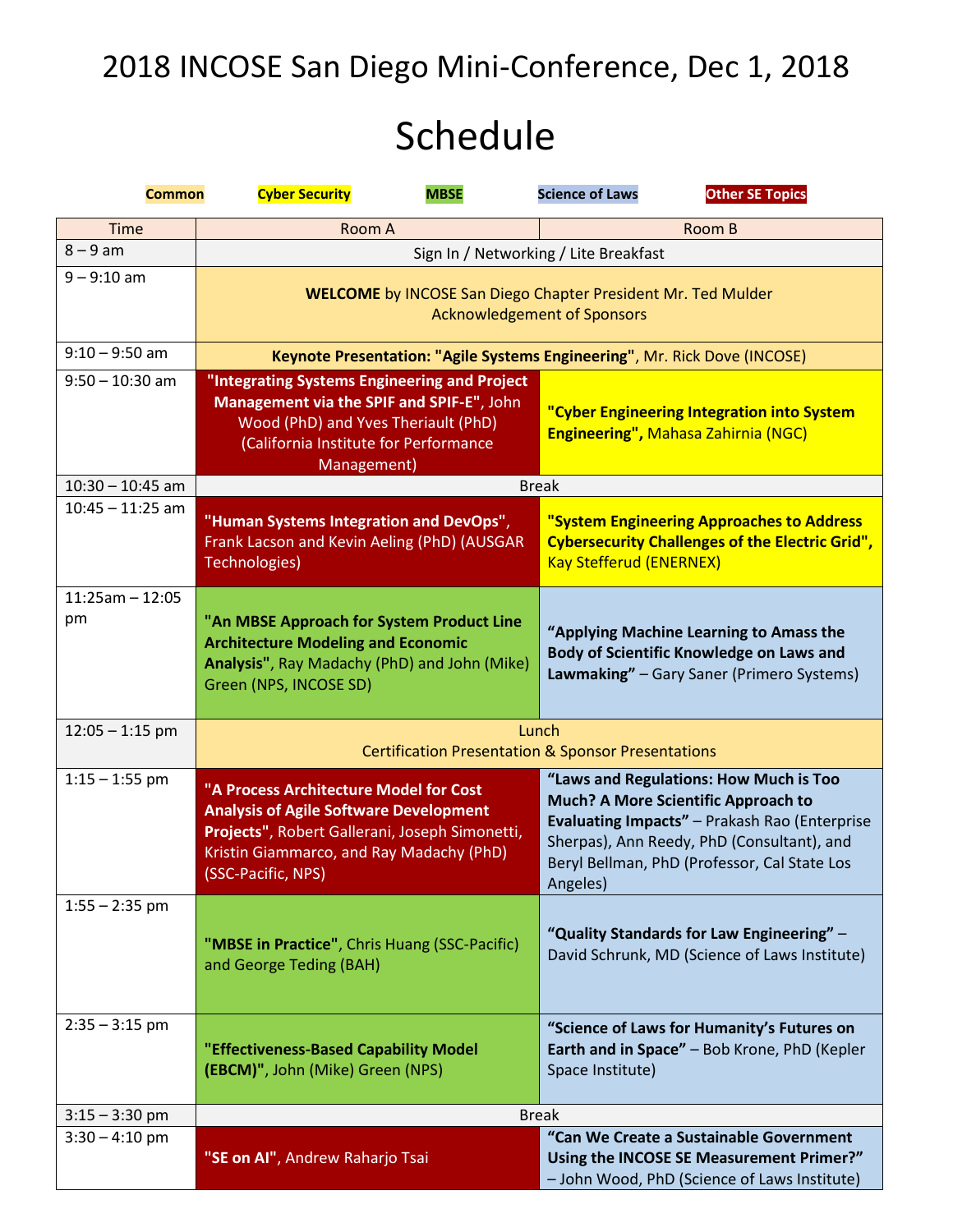| $4:10 - 4:35$ pm |  |
|------------------|--|
|                  |  |

**"Elegant Engineering"**, Howen Fernando (SSC-Pacific, INCOSE SD)

4:35 – 5 pm **Panel & Closeout**

# Course Descriptions and Presenter Bios

### Cyber Engineering integration into System Engineering

### **Abstract**:

Over time, many organizations have implemented systems with different architectures and operating environment. They have used a variety of technologies spanning several physical environments leading to data and workload redundancies, higher maintenance costs and lack of efficiency in the use of organizational data and processes. System of System (SoS) engineering provides solutions to bring together different computing systems and software applications, physically or functionally, to perform a task/mission. SoS provides processes, methodologies, and tools that enable customers to fully integrate systems vertically and horizontally, resulting in the ability to more rapidly and efficiently support both business and mission system requirements. Cyber Security approaches systems security engineering and integration in a phased methodology that can be executed in a serial or parallel manner with System Engineering, however the art of Cyber Security is not actively monitored during all phases of the project.

**Speaker**: Mrs. Mahasa Zahirnia



Mahasa Zahirnia is a Chairwoman of the STEM program at Northrop Grumman Corporation. She has her Masters in Management from University of San Diego and Electrical Engineering Degree from San Diego State University. Mrs. Zahirnia has over 28 years of experience in the areas of Program Management, Electrical Engineering, Control Systems, Cyber Security, System Engineering and Architecture. She was a Chairwoman of the Society of Women Engineering, a member of the Institute of Electrical and Electronics Engineers, and has coached several Robotics Programs for local middle schools. Mrs. Zahirnia has received several awards from the Department of Defense for her outstanding performance in the area of engineering and has mentored several at risk young students. Mrs. Zahirnia has held positions at Northrop Grumman, Booz Allen Hamilton, Cubic Cooperation, Captiva Software, Sony Corp and Solar Turbines.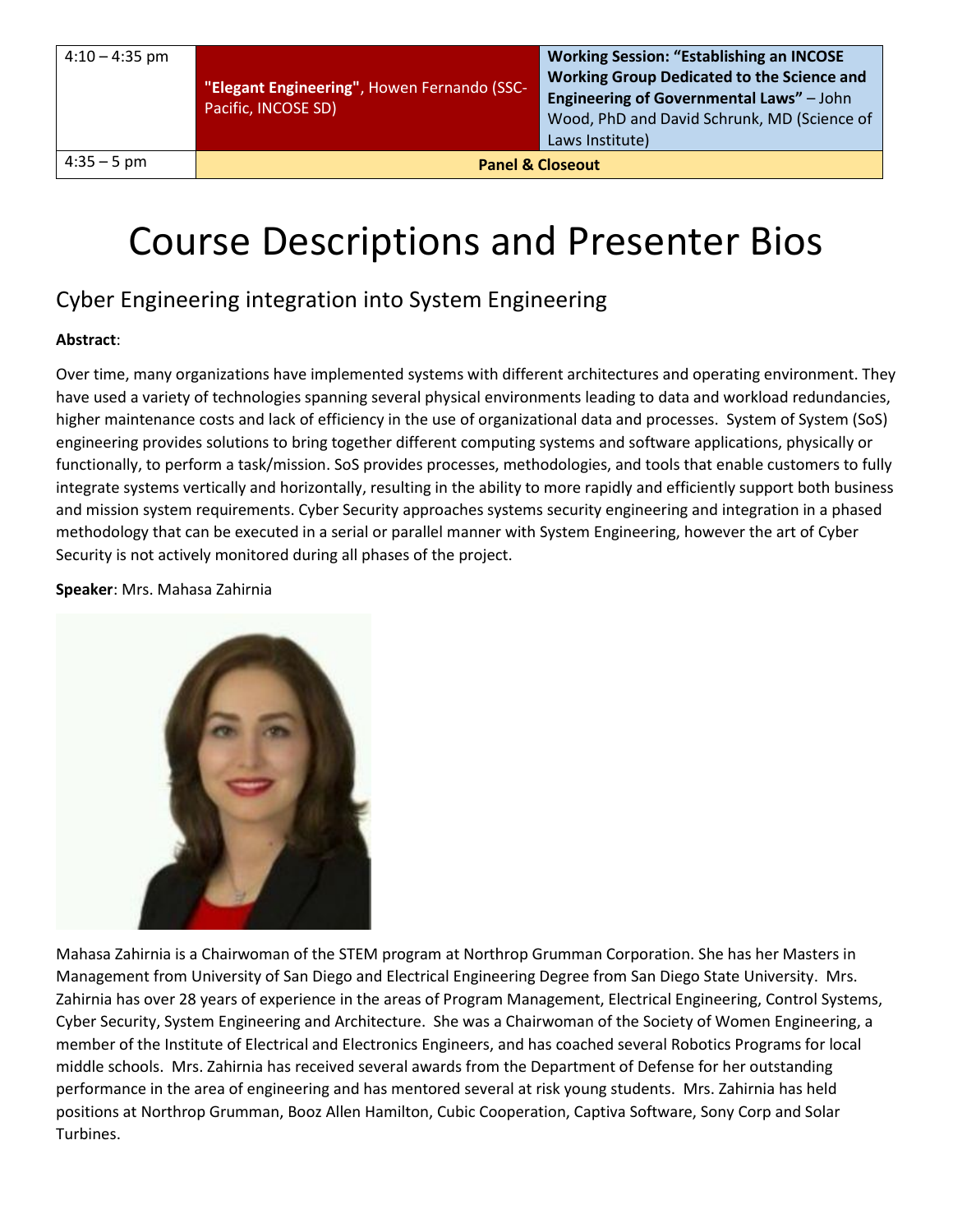## Elegant Engineering

### **Abstract**:

Elegant Engineering (EE) inherently includes the concepts of Agile SE, MBSE, and Digital Engineering. EE will be used as the encompassing term to describe the solutions enable by Transformational SE concepts like Agile SE, MBSE; thereby touching, defining, and promulgating these concepts. Elegant engineering is a series of best practices that deliver a solution that is highly effective, holistic, and intuitive.

- **Highly Effective** Meets all agreed to functional requirements. Meets the needs of the user. Enables mission success. Exceeds customer expectations on cost, schedule, and performance. Is resilient.
- **Holistic** See the forest and not the just the trees. Satisfies derived requirements. Addresses the "ilities": maintainability, reliability, interoperability, modularity, sustainability, scalability, extensibility, adaptability, and supportability.
- **E** Intuitive Designed with usability. Easy to train. Easy to learn. Easy to use. Organized. Supported. Intuitive

**Speaker**: Mr. Howen Fernando



Howen Fernando is a senior systems engineer at the U.S. Navy Space and Naval Warfare (SPAWAR) Systems Center (SSC) – Pacific. Howen has recently served as deputy director, DoD Waveform Standards, Joint Tactical Networking Center (JTNC), where he was part of a team responsible for the creation and promulgation of Open Systems Architecture Standards in Wireless Communications Software for the DoD to enable/improve interoperability, affordability, and security of communications systems. Howen has also served as Branch Head of the Advanced Intelligence Concepts Branch at SSC Pacific, and as Lead Systems Architect for the Generation-4 Advanced Modular Electronics (AME) Receiver System (G-4 AMERS) project. He successfully led the project through Feasibility/Systems Engineering Study, Development, and Test and Evaluation Phases. He received a B.S. degree in Electrical and Computer Engineering from the California State Polytechnic University, and received his M.S. degree in 2017 in Systems Engineering Management and Product Development from the Naval Postgraduate School.

# An MBSE Approach for System Product Line Architecture Modeling and Economic Analysis

### **Abstract**:

An MBSE approach has been developed that integrates parametric cost modeling with product modeling methods for economic tradeoff analysis of system product lines. The modeling framework includes a reference architecture and cost model for a general combat system product line that is extensible to other DoD and government domains. It is first applied to assess the economics of Navy combat system product line architecture approaches. Navy combat systems are currently ship class dependent and acquired as stovepipes, yet there is much commonality among them. Product line approaches may reduce acquisition costs, increase mission effectiveness, enable more rapid deployment and other benefits across the DoD.

Combat systems architectures including sensors, weapons, and hardware/software are formally modeled to identify common functions and variations for different case studies. The architecture modeling uses the Hatley-Pirbhai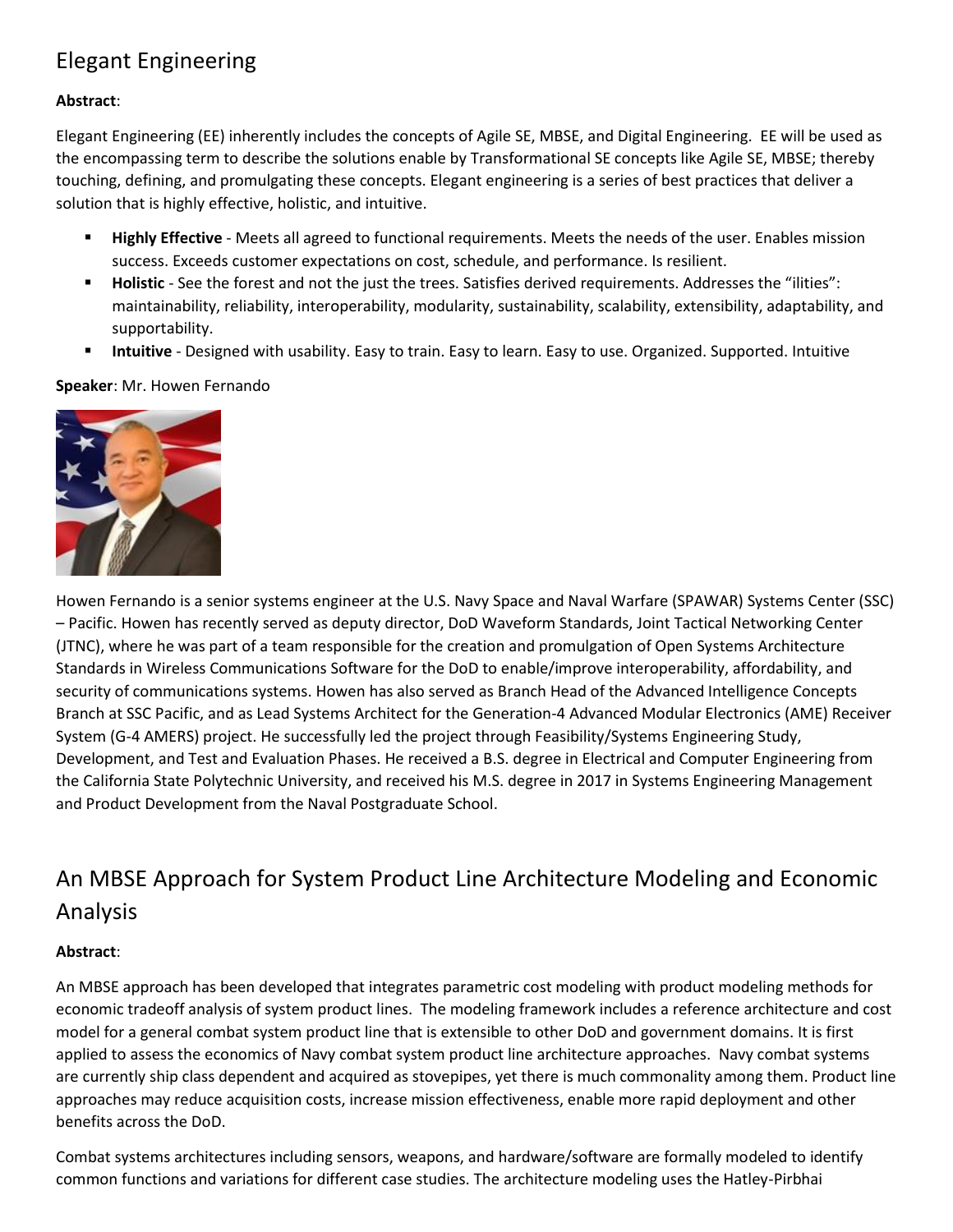methodology and an associated architecture template. An enhanced data flow diagram and related architectural flow diagram (AFD) describe the functional and physical behavior of the combat system. The AFD provides a structure for variation point identification necessary for orthogonal variability modeling (OVM) in a product line construct. Variation points are identified for sensors, HSI / consoles, weapons, and data links with alternative choices for a combat system product line which also serve as cost model inputs.

The value of investing in product-line flexibility using Return-On-Investment (ROI) and Total Ownership Cost (TOC) is assessed with the System Constructive Product Line Investment Model (COPLIMO). Empirical cost data from Naval weapons systems programs is allocated to the system functions in the architecture models to calibrate the COPLIMO and populate it for specific system configurations. It is then used to assess costs and benefits of product line architecting approaches vs. traditional one-off designs for specific systems and their constituent elements. An overall business case analysis as a synthesis of the case studies for product line practices will be performed with recommendations.

**Speakers**: Ray Madachy (PhD), Mr. John (Mike) Green



Ray Madachy has been a Professor since 2008 at the Naval Postgraduate School. Ray received his Ph.D. from the University of Southern California in 1994. His background is in modeling and simulation of processes for architecting and engineering of complex systems; cost analysis and value-base engineering of software intensive systems; quantitative methods for systems risk management; systems and software measurement; process improvement; and quality; integrating systems engineering and software engineering disciplines and empirical-based research with process simulation.



Mike Green is a senior lecturer at the Naval Postgraduate School (NPS), Department of Systems Engineering. Mr. Green holds multiple degrees in physics, computer science, international relations, and business. His research interests include sensor fusion, Open Architecture, Human Systems Integration (HSI), the application of fuzzy logic to combat systems, and layered weapons systems concepts.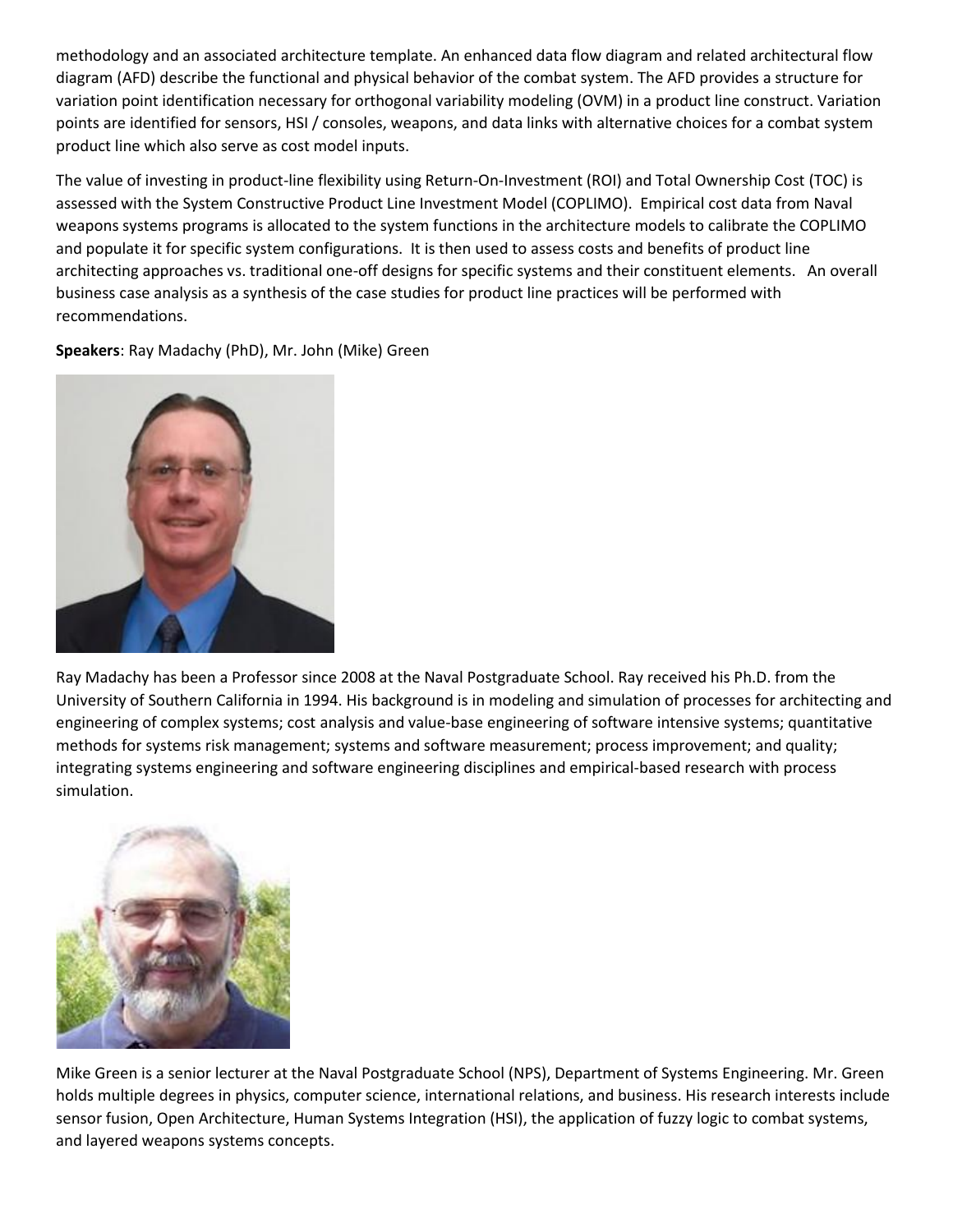# Human Systems Integration and DevOps: Lessons learned and opportunities for applying Agile Systems Engineering in DoD Systems Acquisition

### **Abstract**:

Systems Acquisition in the Department of Defense (DoD) has traditionally been conducted using "waterfall" processes, where requirements development, design, and test & evaluation are conducted serially. Although, these processes may remain effective for many hardware-intensive programs, changes to DoD Acquisition Policy over the last few years has recognized more suitable models for Information Technology systems and other rapidly-developed technologies. For example, DoD Instruction 5000.02 (Operation of the Defense Acquisition System) prescribes approaches for "Incrementally Fielded Software Intensive Programs" and "Accelerated Acquisition Programs". Although Human Systems Integration (HSI) / Human Factors Engineering (HFE) and other specialty engineering disciplines have begun to adapt to these new processes, much work still remains to ensure that tools, processes, and best practices are aligned as Agile Systems Engineering becomes more prevalent. Software development approaches have also adapted, with more programs utilizing Agile Software Development and DevOps concepts. This presentation begins with an overview of these emergent DoD Acquisition Models and well an introduction to HSI and DevOps. Successes, challenges, and lessons learned will then be presented through a series of use cases: 1) Adaptation of HSI analyses and User Experience (UX) methods in Agile Development; 2) How DevOps concepts can improve collaboration and timely application of HSI and Cybersecurity activities; and 3) Emergent trends in the Systems Engineering Technical Review (SETR) process for Navy IT systems. After the presentation of each use case, an interactive Q&A session provides the audience an opportunity to share perspectives and challenges. The authors welcome feedback from the broader systems engineering community, especially from early adopters of DevOps and Agile Systems Engineering methodologies

**Speakers**: Mr. Frank C. Lacson, Mr. Kevin R. Aeling (PhD)



Mr. Lacson is a Systems Analyst at AUSGAR Technologies, specializing in operational experimentation and Human Systems Integration (HSI) process and tool development for Navy Command and Control and Enterprise Information Systems. He enjoys the challenge of combining systems engineering and HSI to improve the user experience for the users of DoD systems. Specifically, he is proficient at conducting system assessments, requirements working groups, and design feedback sessions with users across various ranks and rates, as well as system stakeholders. Frank is an experienced and proficient technical writer, having published over 30 journal articles, invited talks, and panel discussions. He is also active in DoD HSI Standardization efforts such as MIL-STD-1472 (Human Engineering), the SAE HSI Standard, and the DoD HSI Military Handbook. In addition to being involved with INCOSE, he serves as the User Experience Professionals Association (UXPA) representative to the DoD Human Factors Engineering Technical Advisory Group (HFE TAG) and is active in the Human Factors & Ergonomics Society (HFES).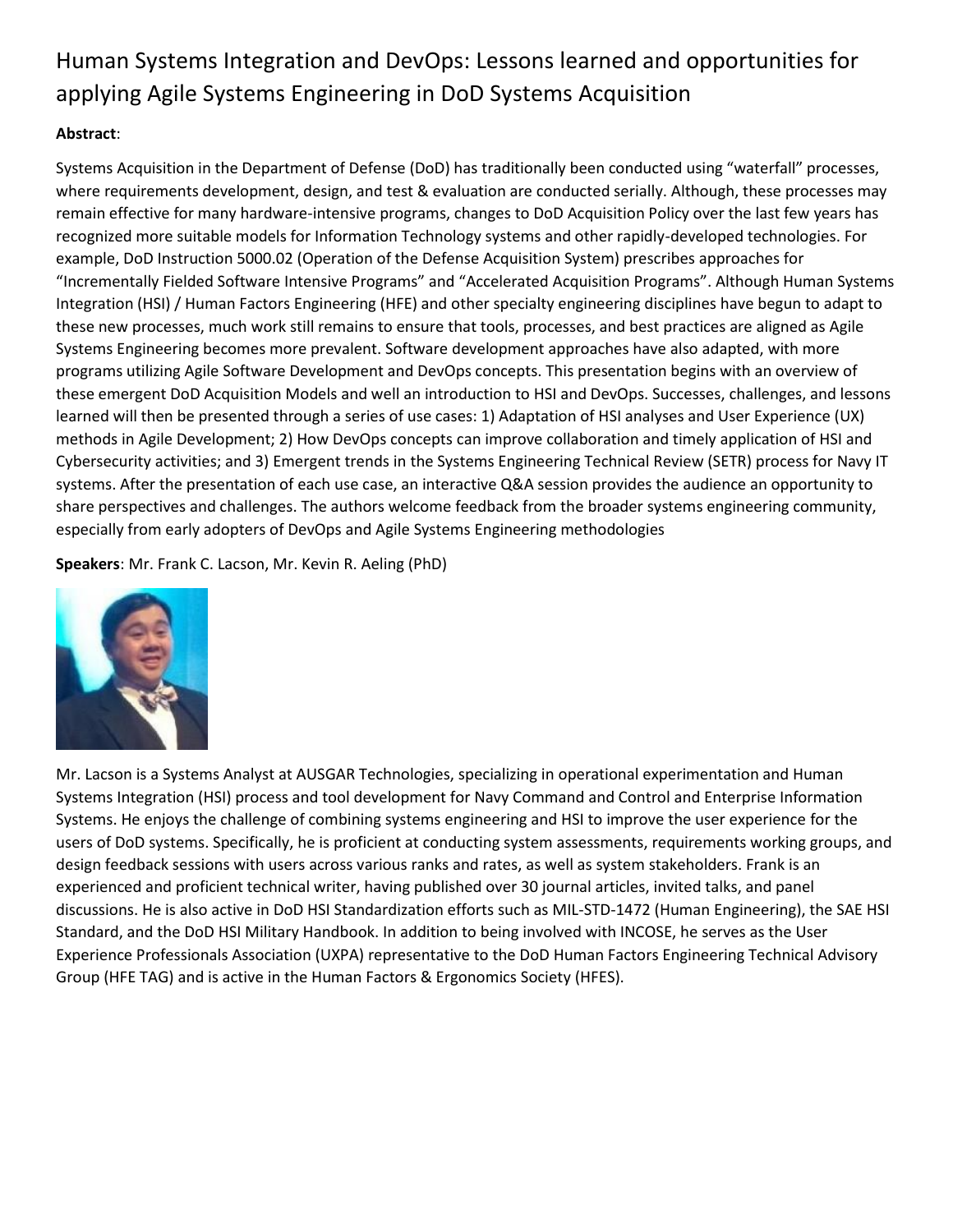

Dr. Kevin Aeling is an organizational development and Human Systems Integration (HSI) professional, with over 16 years of experience, that uses science-based and user-centered approaches to identify Information Technology (IT) needs that will exceed user requirements, be easy to use, and improve organizational performance. He has broad experience at leading teams to develop, implement, and monitor process improvement solutions., facilitating assessments to support IT selection and organizational change initiatives. Kevin is known for being eager to learn new technology and working well with senior leadership and other stakeholders to design, implement, and monitor solutions. Strengths include conducting user experience research and the design, development, execution, analysis, and reporting of operational experiments to support decision-making and planning for science and technology initiatives.

# A Concept for a Military Mission Engineering Methodology: The Effectiveness-Based Capability Model (EBCM)

### **Abstract**:

The military uses capability-based analysis (CBA) as the general process when considering a new approach or a transformational capability. CBA also has a role in supporting an analysis of alternatives. The approaches to this process are varied and the starting point determines the outcome. This paper presents a concept for an effectiveness-based capability modeling method (EBCM) that starts with the stakeholder's capability need and associated performance requirement as an approach to translating mission capability objectives into a mission architecture. The approach is rigorous and uses box-structured methods for translating the stakeholder's capability need into capability requirements. Using recursive top-down mission analysis, a notional mission architecture can be described using black boxes and probability theory. This is accomplished by using black boxe transactions to capture the initial functional requirements. The functional architecture is developed using a transaction hierarchy that uses success trees to control the expansion from one layer to the next while allocating the performance requirement to the elements of the functional architecture. The functional elements are the design element for the mission architecture and control the allocation of function and performance to potential physical systems. The result is an effectiveness-based capability model suitable for use in analysis of alternative studies.

**Speaker**: Mr. John M. Green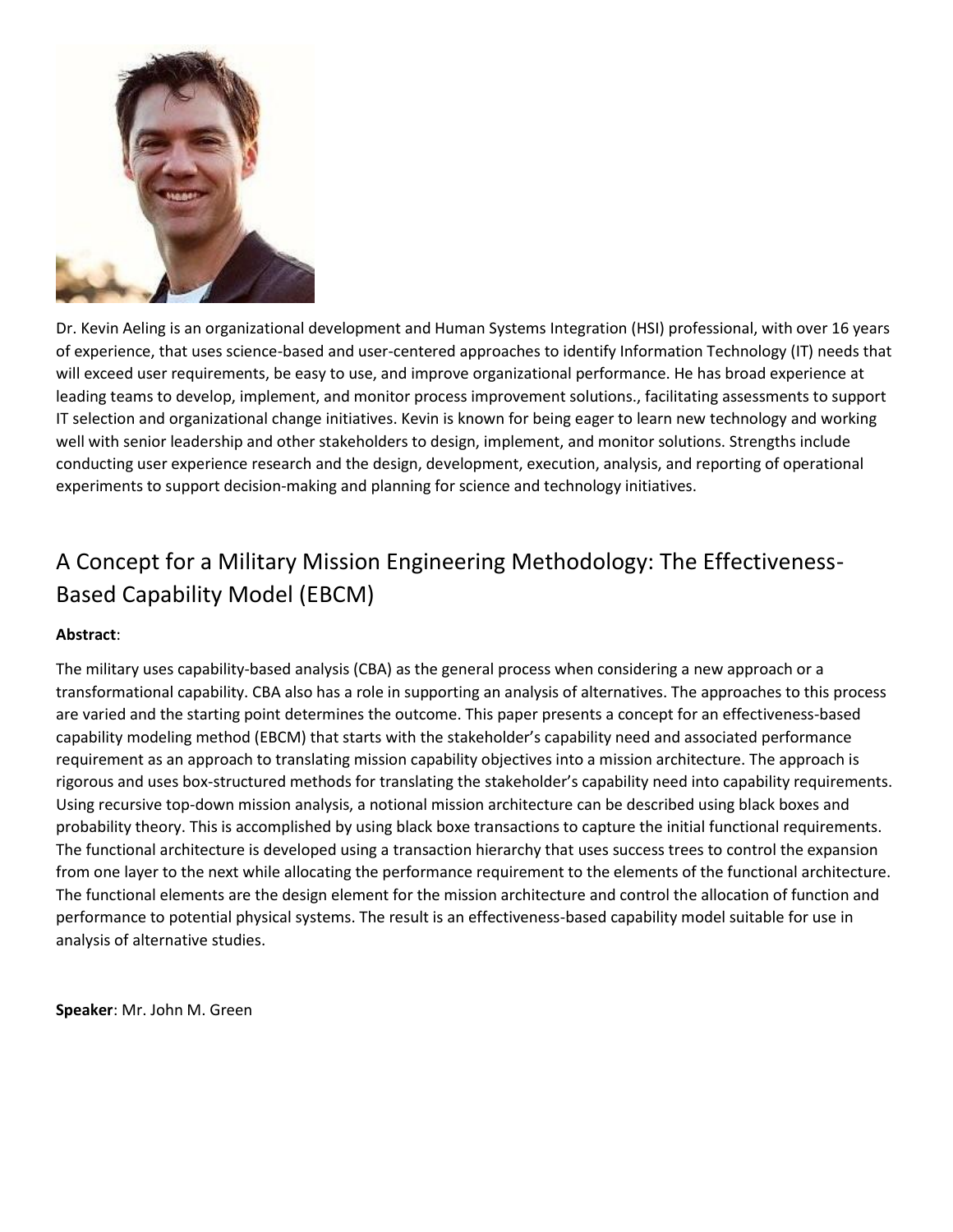

Mike Green is a senior lecturer at the Naval Postgraduate School (NPS), Department of Systems Engineering. Mr. Green holds multiple degrees in physics, computer science, international relations, and business. His research interests include sensor fusion, Open Architecture, Human Systems Integration (HSI), the application of fuzzy logic to combat systems, and layered weapons systems concepts.

# System Engineering Approaches to Address Cybersecurity Challenges of the Electric Grid

### **Abstract**:

Like many other systems of systems, the electric grid is facing challenges as devices originally intended to be either standalone or locally networked are now being connected to the Internet. In addition, the electric grid is facing unique challenges as the need to reduce carbon output is resulting in rapidly increasing numbers of non-centralized distributed energy. Many renewable systems such as solar Photovoltaic (solar PV) are owned not by electric utilities, but by customers thus requiring new cyber controls to protect information flowing to and from the electric utility. Other unique electric grid cyber challenges include the need to meet the North American Electric Reliability Corporation (NERC) Critical Infrastructure Protection (CIP) requirements and a business model being contested by non-profits such as the San Diego Community Choice Energy and the state of Illinois where over 2/3 of residents' energy is supplied by community choice aggregators (CCAs).

System engineering techniques to address electric grid cyber challenges to be discussed include

- Cyber Enterprise Architecture
- Effective implementation of the above mentioned NERC CIP requirements
- Cyber security requirements for system procurement Requests for Proposals (RFPs)
- Secure protocols for electric grid communications

#### **Speaker**: Ms. Kay Stefferud

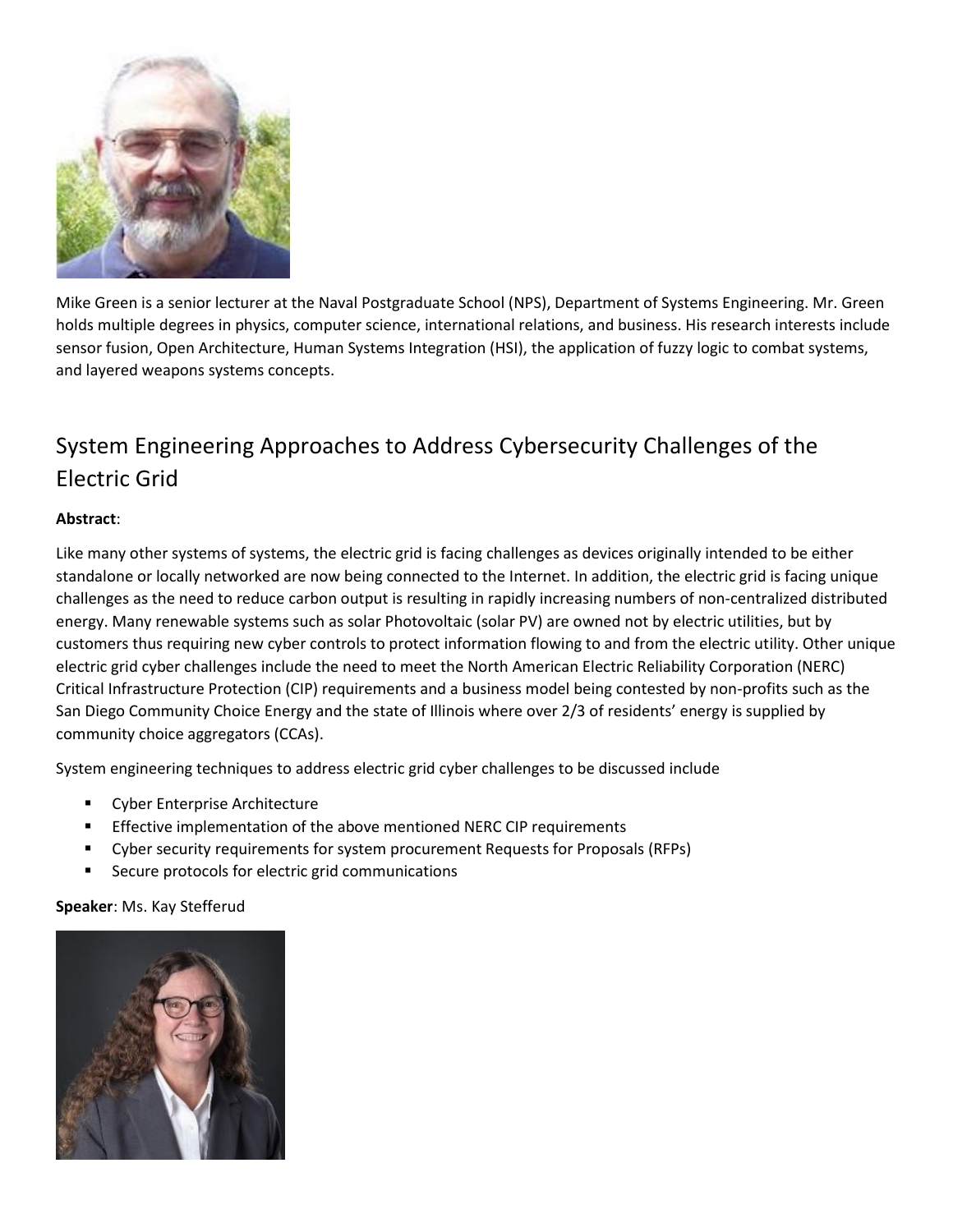Kay Stefferud is Director of Implementation Services for EnerNex. She is a collaborative, versatile and results-oriented system engineer and enterprise architect who has 30 years of technical, program and team leadership experience in dynamic, rapidly-evolving environments. She uses her analytical problem solving skills in architecture development, requirements specification, procurement, design, test and system deployment. Kay has full project experience from concept development to system installation and training. Kay's projects include specifying, designing, and testing advanced grid applications including microgrids, assessing the impacts of distributed energy resources such as solar PV systems on the distribution grid, and developing enterprise architectures and innovative grid modernization solutions.

### Integrating Systems Engineering and Project Management via the SPIF and SPIF-E

### **Abstract**:

The successful creation of complicated and complex systems typically requires both Systems Engineering (SE) and Project Management (PM). Various works have been done showing the benefits of both methodologies. Further, in 2011, the International Council on Systems Engineering (INCOSE) and the Project Management Institute (PMI) formed a strategic alliance to advance the integration of the two disciplines. Yet, as of 2018, a baseline framework has yet to emerge which identifies the shared responsibilities, unique responsibilities, and handoffs between the SE and PM performers. Based upon their respective experiences in performing and teaching SE and PM, the authors sought to fill this gap via their SE PM Integration Framework (SPIF) and its extension (SPIF-E).

The SPIF is rooted in both the INCOSE Systems Engineering Handbook and the PMI Guide to the Project Management Book of Knowledge. The authors created the SPIF by integrating the standard product life cycle from the Systems Engineering Handbook and the project life cycle from the Guide to the Project Management Book of Knowledge. Then, for each life cycle phase, the authors identified within the SPIF which SE technical processes and PM knowledge areas typically apply. Next, the authors extended the SPIF to encompass the standard processes and products encompassed by the SE and PM methodologies. The authors organized the SPIF-Extended (SPIF-E) in the form a of a RACI chart which identifies the Responsible discipline, the Accountable discipline, the Consulted discipline, and/or the Informed discipline for each process and product. While the authors originally created the SPIF and SPIF-E as teaching tools for students of each discipline, they believe it will also serve well as a template from which practicing SEs and PMs can define their respective roles and responsibilities as they bring complicated and complex systems to fruition.

**Speakers**: John Wood, PhD & Yves Theriault, PhD



John Wood, PhD has spent his career pursuing perfection in areas where less-than-perfect performance can be deadly. For more than two decades he has applied his systems engineering and project management expertise to improve performance, reduce costs, and save lives in healthcare, aviation, and defense. Now, as Chief Executive Officer of Cardinal Point Healthcare Solutions, he has institutionalized these experiences in a systematic approach that helps clients define and implement data-driven healthcare strategies.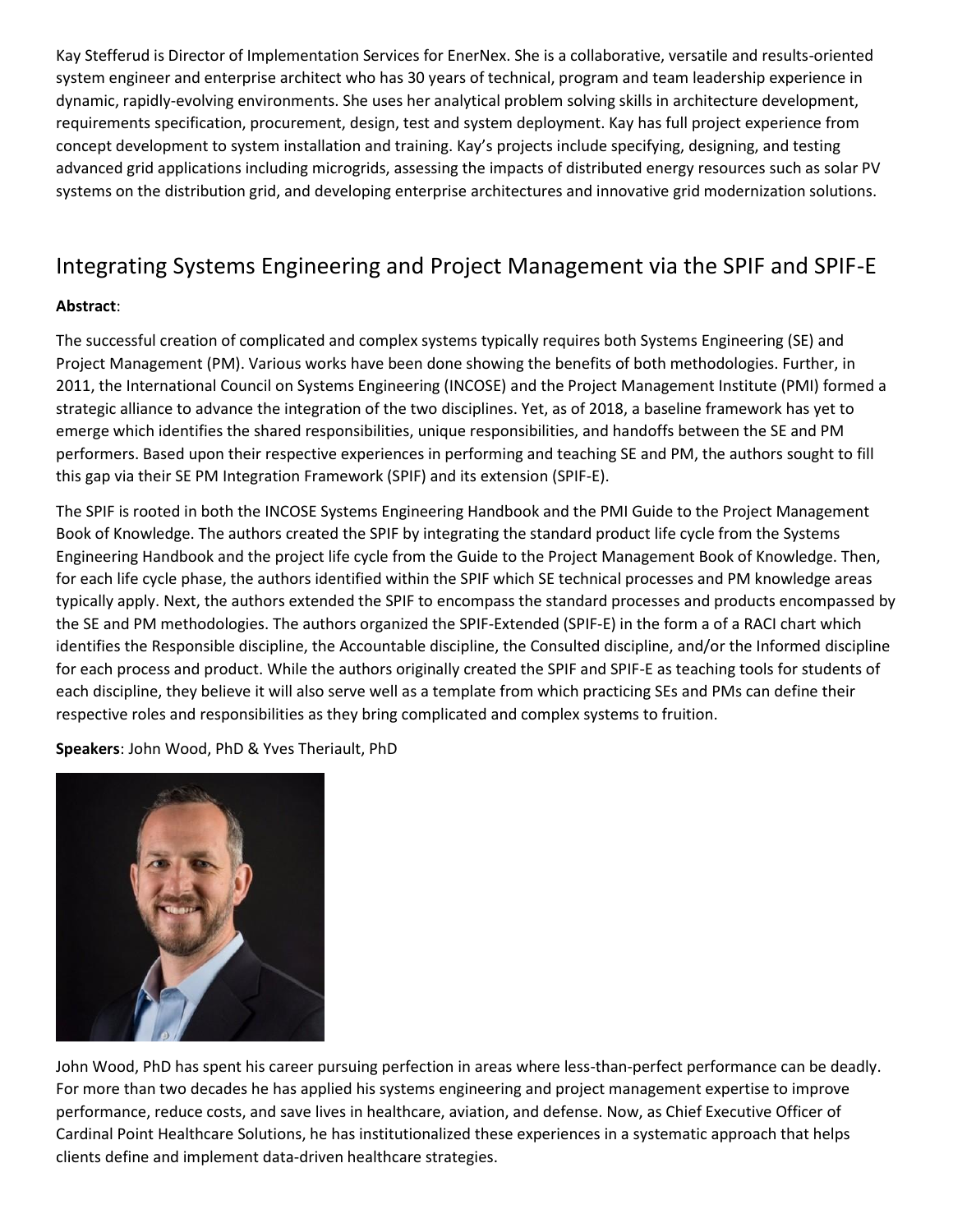Mr. Yves Theriault, PhD, is President , CEO and Founder of Performance Project Management LLC which was formed in 2004 to capitalize on the use of Project Management Methodologies to achieve Organizational Performance. He has an extensive background in both business and technology and holds 18 years of experience in project management and performed in all types and sizes of industries. Mr. Theriault holds a PhD in Chemistry from University of Montreal and a Certificate in Project Management from University of California at San Diego. He is an active member of the Project Management Institute (PMI) and serve as Reviewer and Liaison for the Institute's mega project: LEXICON.

### Systems Engineering on Artificial Intelligence

### **Abstract**:

Deep learning have recently reported as a high efficient, cost-effective, and project deliverable solution on several applications (i.e., autonomous driving, aerospace drones, smart-cities, health-care, and financial engines). Researchers are applying Deep Learning (DL) techniques to the automation of software system engineering (SE) tasks, such as project management, modeling and development. In this case study, we will use deep learning as part of System integration and testing for Robot Operating System (ROS) package for the perception of autonomous machines (Sensor Processing, Detection, Tracking, and Evaluation). The dataset in the case study is taken from KITTI Vision Benchmark Suite. We build performance models of standard process in training KITTI Google DeepLab, and then we benchmark the running performance of the framework with popular convolutional neural networks (i.e., AlexNet, GoogleNet). We analyze what factors that result in the system performance gap among the frameworks. We will present the analytical and experimental analysis and demo the visualization on GPU. The main focus is the propose performance tuning, system model and the analysis for the deeper optimization directions both algorithmic and system level design.

**Speaker**: Mr. Andrew Raharjo Tsai



Mr. Andrew Raharjo Tsai is a Co-Founder and CEO of Vector.ai, with a focus on product strategy, future transportation, self-driving vehicle and user experience. His is passionate by user needs, vehicle engineering, product management, user research, product vision and algorithm development.

### Model Based Systems Engineering (MBSE)

### **Abstract**:

A discussion on MBSE in the contexts of the current state, common challenges encountered, capabilities, data analytics and some future developments from the perspective of different program offices at the US Navy Space and Naval Warfare Systems Command (SPAWAR).

### **Speaker**: Mr. Chris Huang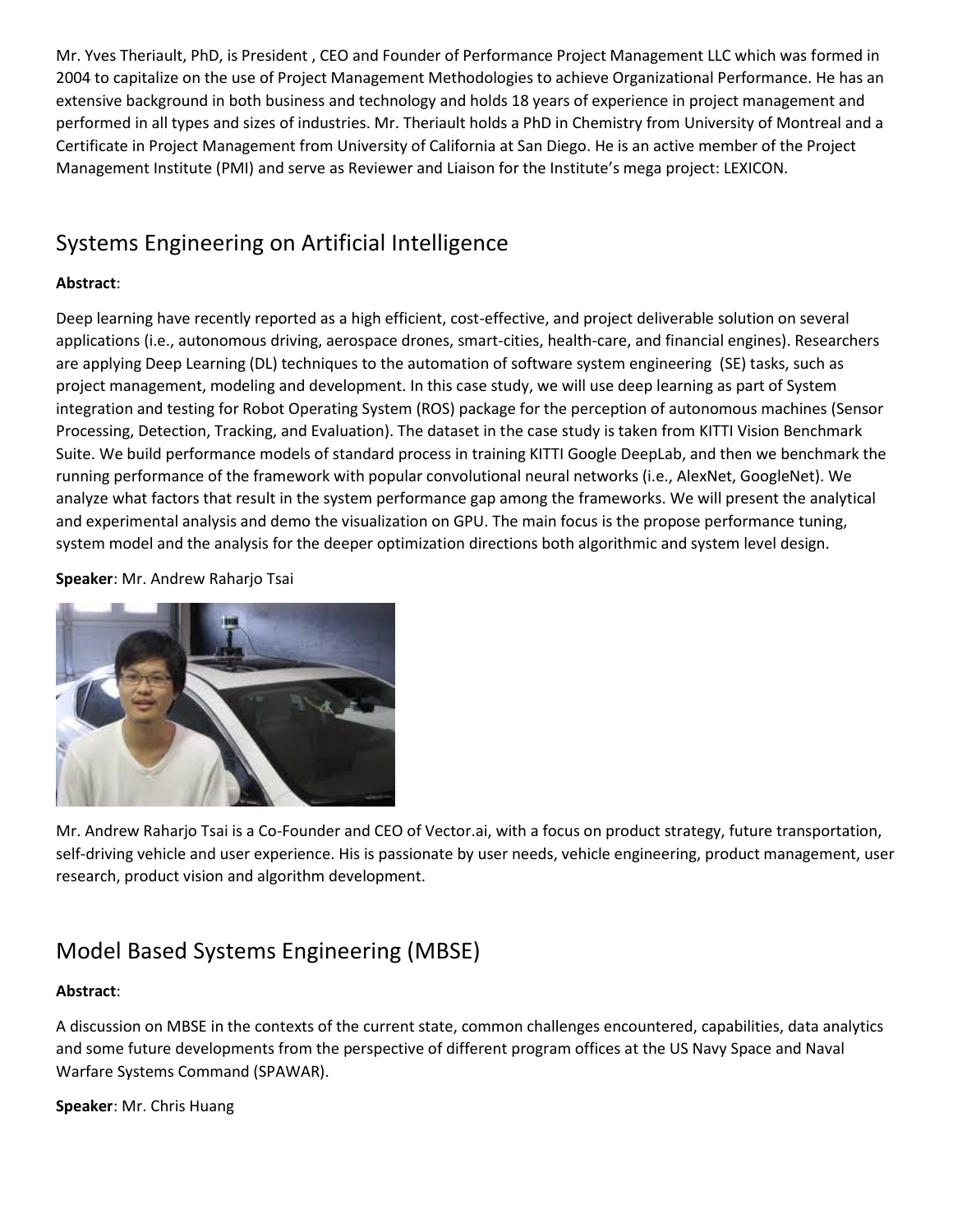

Chris leads design, development, integration and deployment of large scale mission critical network and system, with experiences in different System Engineering Methodologies (MBSE, Agile, DevOps), Networks (wired, wireless, protocols) and Security (identity and access, ,software development). His tasks vary from customer interviews, solution creation and analysis, use cases and requirements development, SysML modeling, scrum participation, integration support and process improvement.

### Naval Combat System Product Line Architecture Economics

### **Abstract**:

The concept and execution of product line architectures extends across all system application domains where related systems share features. Similarly, many DoD domains and industries can benefit with the capability to analyze the economic consequences of their product line architecture options. The innovative method for coupling cost modeling and architectural modeling has wide application. The research would be valid for all the services, the intelligence community, virtually all other government operations, and commercial industry across numerous domains (though some already leverage product line architectures).

The systems engineering modeling methods are transferable in several ways. The modeled generic system architecture containing the detect, control, engage paradigm as a central premise of combat systems is the same across many DoD application domains beyond the Navy. The architecture model can thus be used as a template for many DoD system product lines. The entire general method can also be used for different non-combat system types with relevant architecture models.

#### **Speaker**: Mr. Ray Madachy



Ray Madachy has been a Professor since 2008 at the Naval Postgraduate School. Ray received his Ph.D. from the University of Southern California in 1994. His background is in modeling and simulation of processes for architecting and engineering of complex systems; cost analysis and value-base engineering of software intensive systems; quantitative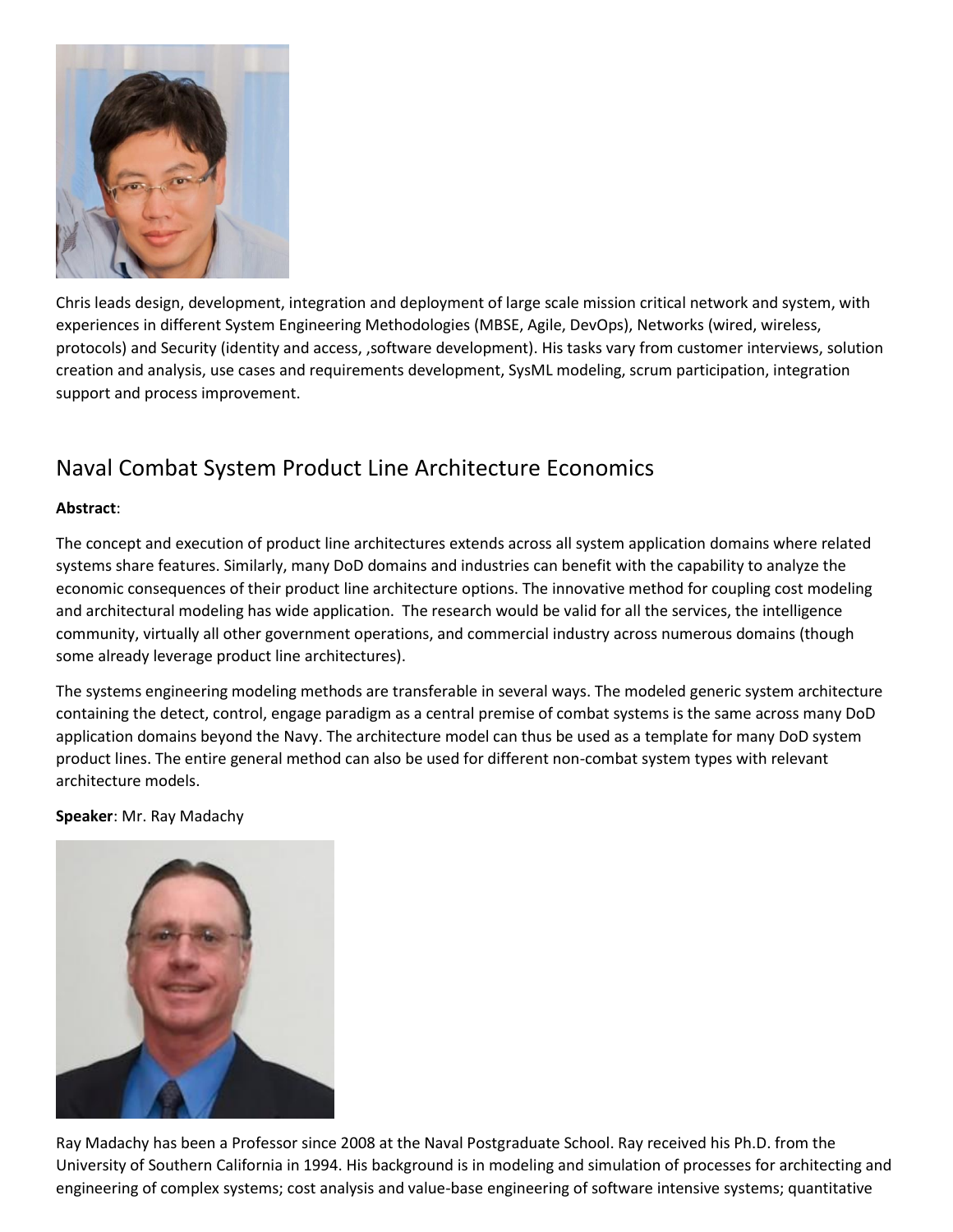methods for systems risk management; systems and software measurement; process improvement; and quality; integrating systems engineering and software engineering disciplines and empirical-based research with process simulation.

# Laws and Regulations: How Much is Too Much? A More Scientific Approach to Evaluating Impacts

### **Abstract**:

Laws and their associated regulations are usually put in place to curb corporate excesses, ensure safety and privacy, and achieve other governmental goals. However, how much regulation is too much? How can an enterprise assess the impacts of new regulations on top of existing regulations and other problems currently being faced by the enterprise? How can an enterprise quickly analyze the scope of the incoming challenge, assess its impact, and logically organize either an enterprise wide acceptance of the new challenge or a considered response as to why these regulations unnecessarily hamper the enterprise's core businesses? We propose a method of using a standardized set of "scaffoldings" or templates that can be "stacked" to address strategic, operational, and infrastructure concerns in separate layers. We employ techniques that we have successfully used in enterprise architecture to "normalize" the elements of each layer so that like objects are stacked on like objects. This approach allows the enterprise to see where the impacts of the new regulations fall, decide what new enterprise approaches are necessary for compliance, and assess costs and consequences. If the enterprise finds that the new regulations are excessively burdensome, the enterprise can provide reasoned, logical arguments against these regulations instead of just railing against regulation in general.

**Speakers**: Prakash Rao, Ann Reedy (PhD), Beryl Bellman (PhD)



Mr. Prakash Rao is a Certified Enterprise Architect with a graduate degree in Computer Science from the University of Minnesota and an undergraduate in Electronics and Telecommunications Engineering. Starting as a Research Scientist in the Corporate Computer Science Center at Honeywell Inc in the early 1980s, he has been active as a researcher, Program Manager and line manager and also in systems business development at Honeywell. He was the co-founder of InfoSpan Corporation - one of the industry's first open standard CASE and Information Resource repository development companies.

He taught Enterprise Architecture at the FEAC Institute in the capacity of a Faculty Member for many years and has also co-trained over a thousand staff from the United States Air Force at various USAF locations worldwide. Prakash is also a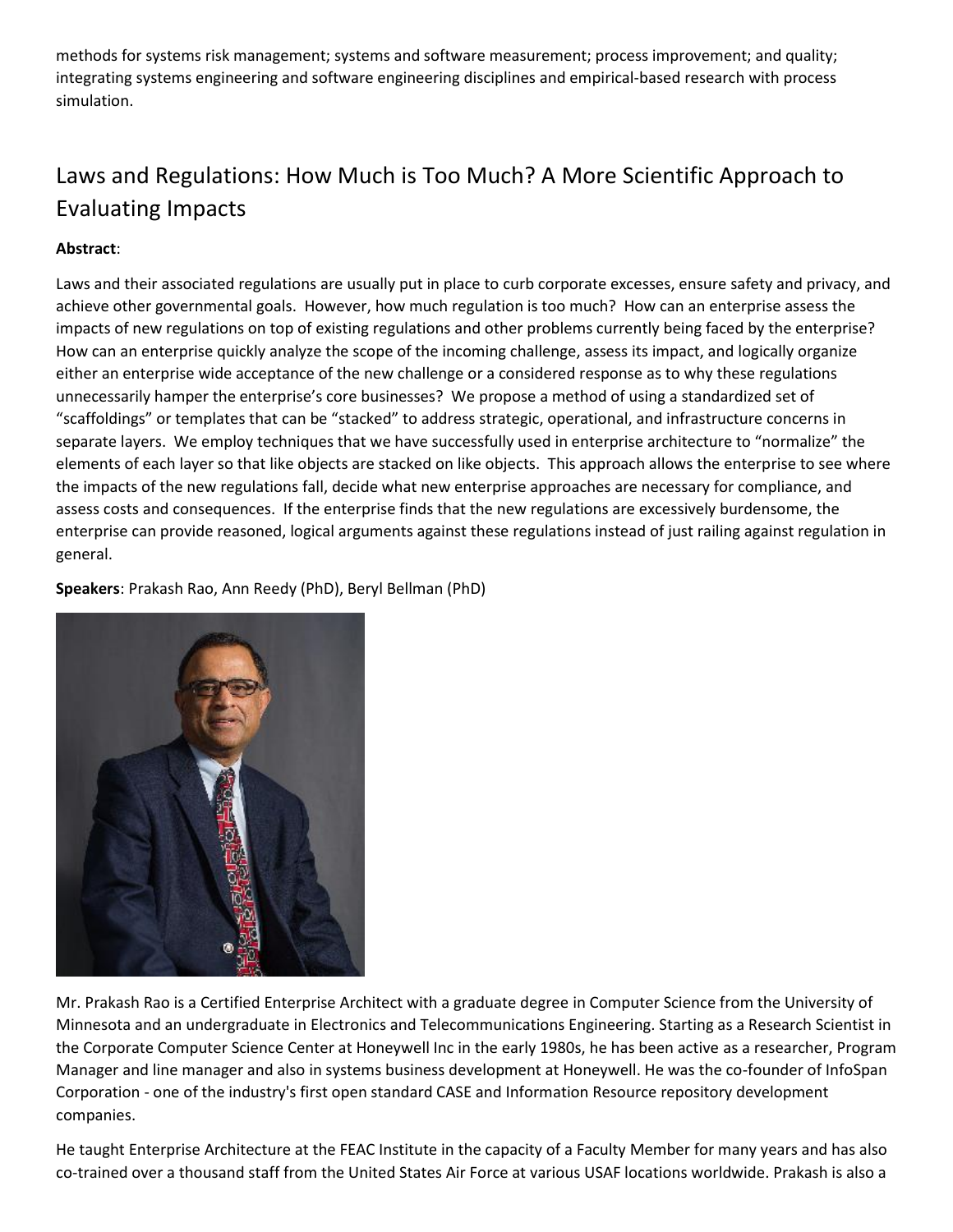practicing enterprise architect with over 20 years of experience in EA including participating in one of the earliest EA implementations at USAF Air Mobility Command with EA Pioneers John Zachman and Dr. Steven Spewak in the mid 1990s. He has been active as an invited speaker, facilitator, trainer, consultant and architecture subject matter expert in several engagements over the last 20 years. He is currently the Chief Executive Officer of Enterprise Sherpas LLC in Fairfax and is also the President of a HOA enterprise comprised of 557 single family homes.

As a co-founder of a venture funded start-up Prakash realizes at first hand, the applicability and usefulness of enterprise architecture techniques to the organizing, management, evolution and governance of startup as well as ongoing enterprises. As a practitioner for more than 15 years, he brings a real world experience to his teaching and training methods.

He also the co-author of the Official Client-Server Guide to Data Warehousing 1995 (QUE Imprint of Macmillan) with Harjinder S. Gill, FEAC Guide to Enterprise Architecture Certification (McGraw Hill) with Ann Reedy and Beryl Bellman in 2011 and the All-In-One Certified Enterprise Architect Exam Guide (McGraw Hill) also with Ann Reedy and Beryl Bellman in 2018.



Dr. Ann Reedy has a PhD in Computer Science with more than 40 years of experience in academia, Federal research and contracting communities. She taught computer science at both the University of Iowa and the University of Nebraska, Lincoln. After working with analyst support systems and software development environments in the Federal contracting community, she focused on Enterprise Architecture. While working for the MITRE Corporation, a Federally Funded Research and Development Center, she was one of the principal developers and editors of the C4ISR Architecture Framework and worked on its evolution into the DoD Architecture Framework (DoDAF).

She has adapted the DoDAF for various federal organizations and agencies and supported a wide variety of DoDAF based enterprise architecture startups as well as helping agencies develop enterprise architecture governance processes. These agencies included Treasury, Customs, IRS, and FAA, as well as DoD projects. While at MITRE, her research topics include the integration of security concerns and the use of pattern based approaches in enterprise architecture.

She taught enterprise architecture to groups supporting the U.S. Federal government through the MITRE Institute and through the Federated Enterprise Architecture Certification (FEAC) Institute for over 10 years, as well as co-authoring a textbook for the FEAC.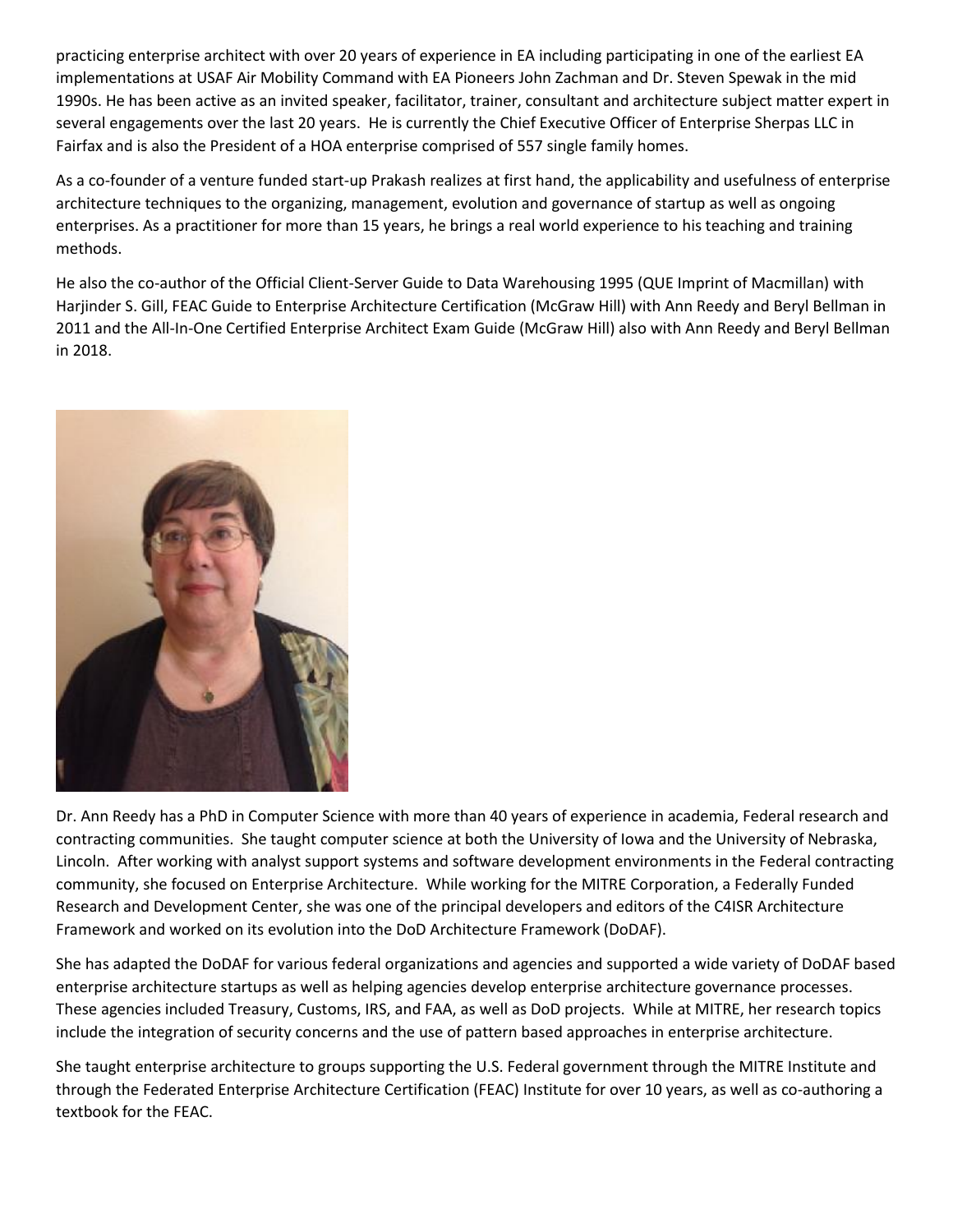Now retired from MITRE, she continues to pursue research into new enterprise architecture concepts and approaches. She also the co-author of the FEAC Guide to Enterprise Architecture Certification (McGraw Hill) with Prakash Rao and Beryl Bellman in 2011 and the All-In-One Certified Enterprise Architect Exam Guide (McGraw Hill) in 2018.



Dr. Beryl Bellman is Professor Emeritus at California State University at Los Angeles and was co-founder and Academic Director of the FEAC™ Institute and is also a frequent TOGAF trainer. He has been involved in teaching, research; publishing, consulting and project management in the fields of Enterprise Architecture, Knowledge Management, and Organizational Communications/Behavior for over forty five years, and has an excellent reputation in both academe and professional consulting. He held faculty and research positions at the University of California at San Diego, SUNY Stonybrook, CUNY Graduate Center and California Institute of the Arts, and was Research Director of the Western Behavioral Sciences Institute prior to his current university position. He holds enterprise architecture certifications in FEAF, DoDAF, Zachman, TOGAF 8 and TOGAF 9.

In addition to academic positions he has over thirty years concurrent consulting experience in both government and the private sectors, and has been a Principal Consultant and Project Manager with three major Enterprise Architecture consulting and tool vendor companies. He has consulted in Enterprise Architecture related programs in the public sector for the DoD, Departments of Agriculture, Forest Service, Energy, Justice/INS and the Whitehouse for the Executive Office of the President as well as was a contract consultant for NCR, AT&T, ASK, RAND and Digital Equipment Corporation working for their internal and external customers. This included doing EA in the aerospace, financial, banking, pharmaceutical, entertainment and manufacturing sectors. He has published several books and numerous articles, and is a frequent presenter at national and international professional and academic conferences. He is also the co-author of the FEAC Guide to Enterprise Architecture Certification (McGraw Hill) with Prakash Rao and Ann Reedy in 2011 and the All-In-One Certified Enterprise Architect Exam Guide (McGraw Hill) in 2018.

# Applying Machine Learning to Amass the Body of Scientific Knowledge on Laws and Lawmaking

### **Abstract**:

The accumulation and organization of scientific knowledge of laws and lawmaking and the subsequent application of that knowledge to the creation and evaluation of laws will allow law designers to craft more effective laws.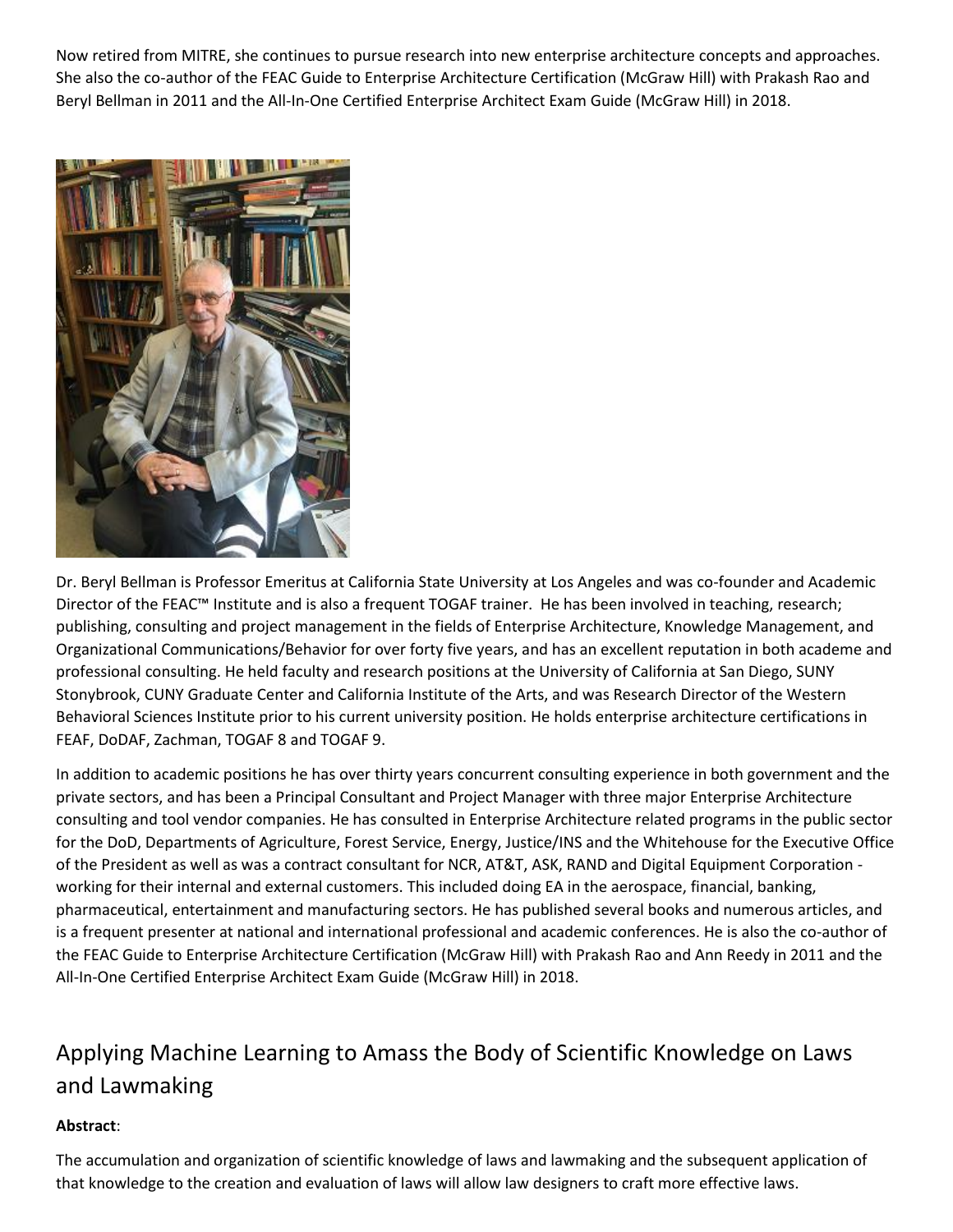Since the body of knowledge of laws and lawmaking is scant and a single scientific repository has yet to be discovered by the Science of Laws Institute, significant research, evaluation, collection and classification of any existing published information is required.

Given that the universe of scientific articles is scattered across numerous public and private databases, the task of collection and classification is enormous.

The Science of Laws Institute is attempting to automate the database canvassing, article validation of scientific relevancy and subject-matter classification using machine learning tools and techniques.

This approach requires teaching the machine learning algorithms to learn the definition of "what-good-looks-like."

Our challenge is to accumulate enough "good" examples to train the algorithm and, if successful, expand the model to evaluate broader repositories of data.

This is a work-in-progress effort with the results of the machine-learning application to be determined.

**Speaker**: Mr. Gary Saner (Primero Systems)



Gary founded Primero Systems in 1994 with the belief that software's limitless capabilities can be used to help businesses realize their goals – and that every company's potential can be improved through the power of software. Under his leadership, Primero has become a trusted software development company with a loyal and varied customer base – from national retail chains to Fortune 1000 companies. Gary has been managing and developing complex systems for more than 30 years; he regularly draws upon that experience to guide Primero forward and ensure the successful completion of mission-critical software projects. As CEO, Gary shapes Primero's unique culture and drives home the customer-centric mantra of only when a client succeeds does Primero succeed. Integrity, relationships, competence, dedication and quality are all principles that drive Gary and influence Primero's way of doing business.

Prior to founding Primero, Gary spent 11 years with the U.S. Navy's submarine force, which was instrumental in shaping his leadership vision. It was there that he saw first-hand the value of teamwork, camaraderie, mutual respect and accountability – attributes Gary carries with him to this day. After his service in the Navy, Gary further honed his craft at Litton Industries (now part of Northrop Grumman), where he successfully developed and implemented numerous complex software solutions for multi-billion dollar companies. Gary is a Certified Scrum Master and a strong advocate of Agile Software development methodologies.

### Quality Standards for Law Engineering

### **Abstract**:

Laws of government (statutes, regulations, ordinances…) are the useful problem-solving means, or tools, by which the ends of government are attained. Since laws have a direct impact on human rights, living standards, and quality of life, it is critically important that they are competently designed and maintained to solve societal problems in a just and efficacious manner. However, there are currently no quality standards for the design and evaluation of laws, and the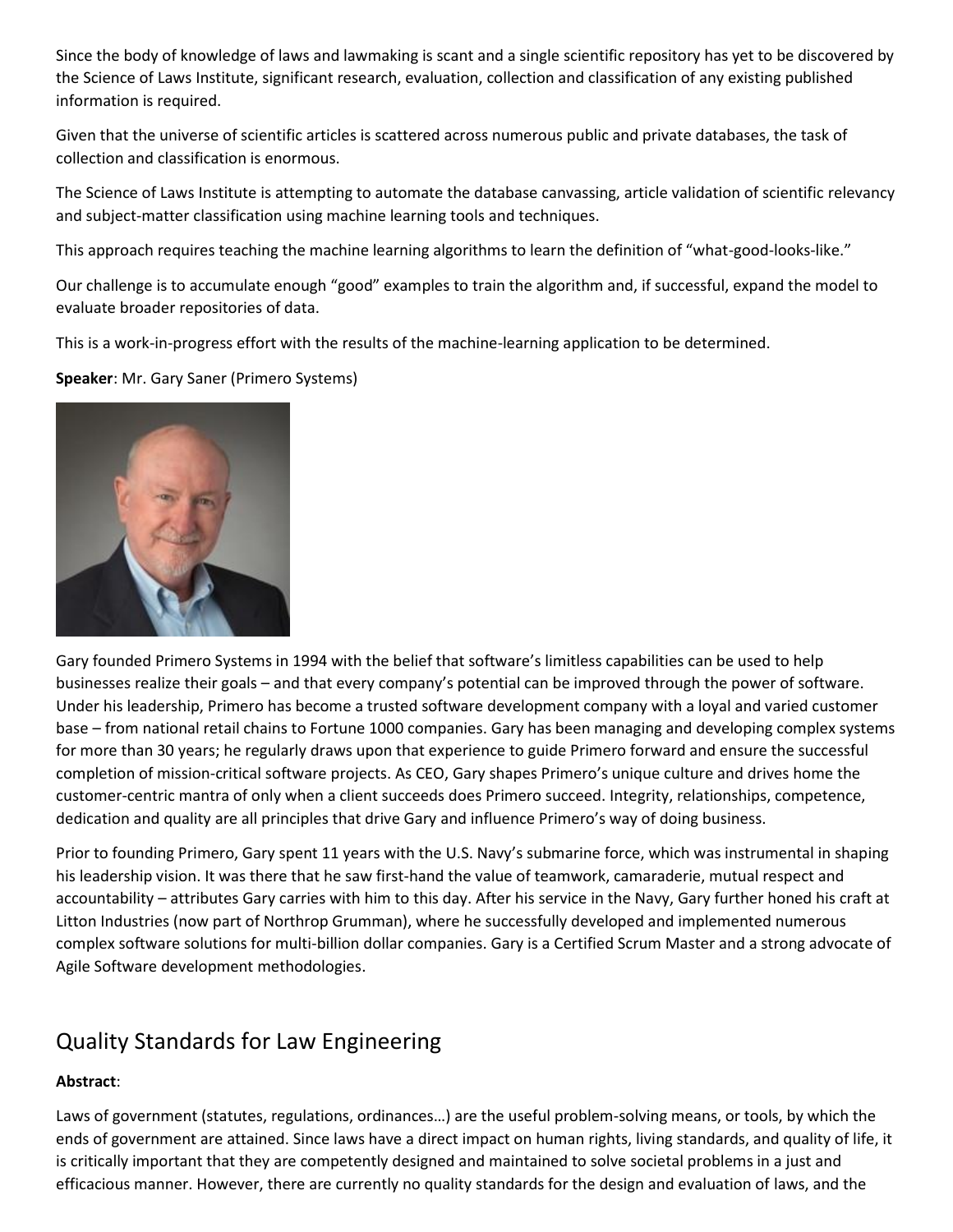public is placed at risk from poorly designed laws. This paper discusses quality standards for laws. Quality standards, such as globally-recognized ISO 9000 standards, have proven to improve the effectiveness, cost-efficiency, and safety of useful products and procedures. The application of similar quality standards to laws holds the promise of improving the performance of laws (hence governments) for the benefit of the public, and will accelerate the development of the science and engineering disciplines of laws.

**Speaker**: David G. Schrunk, MD



David G. Schrunk, MD is an aerospace engineer and medical doctor. He is the founder and president of The Science of Laws Institute of Poway, California, and is the author of the book, THE END OF CHAOS: Quality Laws and the Ascendancy of Democracy.

### Science of Laws for Humanity's Futures on Earth and in Space

### **Abstract**:

Humanity's improvement and survival will require the involvement of global leadership and of all the hard and soft sciences, the arts, and the spiritual disciplines in new ways unprecedented for humanity's history on Earth. Failure to do so will result in too high a risk for irreversible human tragedies. This paper and corresponding presentation will restrict the scope of this challenge to recommendations for ways that the Science of Laws Institute and the Kepler Space Institute can share research and projects focusing on the potentials for solutions to be triggered from Space developments.

**Speaker**: Bob Krone (PhD)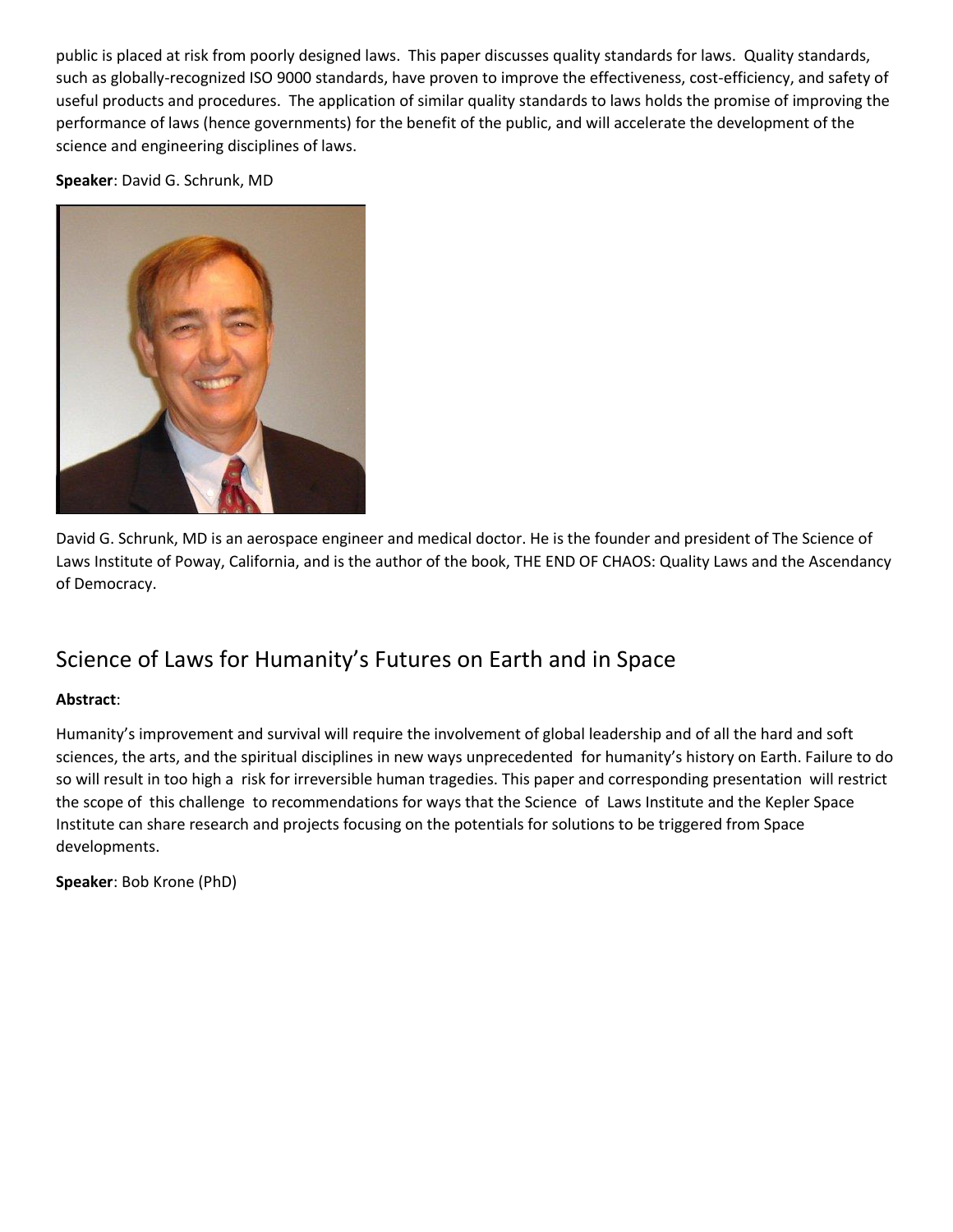

Dr. Bob Krone is a global educator, author, and consultant in Advanced Management theory and practice. He is President of the Kepler Space Institute (www.keplerspaceinstitute.com); An Emeritus Professor of the University of Southern California (USC) in Los Angeles, U.S.A. (1975-1993);was a Distinguished Visiting Professor in the School of Business at La Sierra University in Riverside, California, U.S.A.(1992-2007); and an Adjunct Professor for Doctoral Programs in the International Graduate School of Business at the University of South Australia (1995-present). He authored or co-authored twelve books and 90 professional journal articles. He was the Founder and been the Editorin-Chief of the Journal of Space Philosophy since 2012.

Bob graduated from the Naval War College Command and Staff College in 1962. He is a Fellow Member of the American Society for Quality(www.ASQ711.org) with an academic specialty in the Quality Sciences; Board Member of the National Board of the Distinguished Flying Cross Society (www.dfcsociety.org); Past Member Board of Directors of the Veterans Museum and Memorial Center, San Diego, California (www.veteranmuseum.org) and Emeritus Member Board of Directors of Idyllwild Arts (www.idyllwildarts.org).

Bob stayed in touch with Aerospace after his 1952-1975 career retirement from the United States Air Force, where he flew fighter jets and was decorated with the Silver Star, four Distinguished Flying Crosses, Bronze Star and eleven Air Medals for combat flying in Vietnam, by being a member of the NASA sponsored Aerospace Technology Working Group (ATWG), the Space Development Committee and Kepler Space University. His important space publication was editing BEYOND EARTH: THE FUTURE OF HUMANS IN SPACE (Apogee Space Press, 2006), Amazon.com). That book was on the Universe Today list of "Best Space Books in 2006" and was influential as a foundation document for the founding of the Kepler Space University.

# Can We Create a Sustainable Government Using the INCOSE SE Measurement Primer?

### **Abstract**:

A recent news article by Business Insider shares some troubling facts: The US national debt is rising 36% faster than the economy and the current amount of that debt exceeds \$21 trillion. How might the government reconcile such differences in societal needs and available budget? The authors posit that they can be reconciled through the tailoring and adoption of the concepts detailed in the INCOSE Systems Engineering Measurement Primer.

Inspired by the work presented during the previous 4 years at the annual Science of Laws conference held in conjunction with the San Diego Chapter of INCOSE's annual mini-conference, the authors searched for existing systems engineering tools and techniques that could be applied to create sustainable framework for the laws of government. The INCOSE Systems Engineering Measurement Primer appeared to be a promising asset. As described within that document,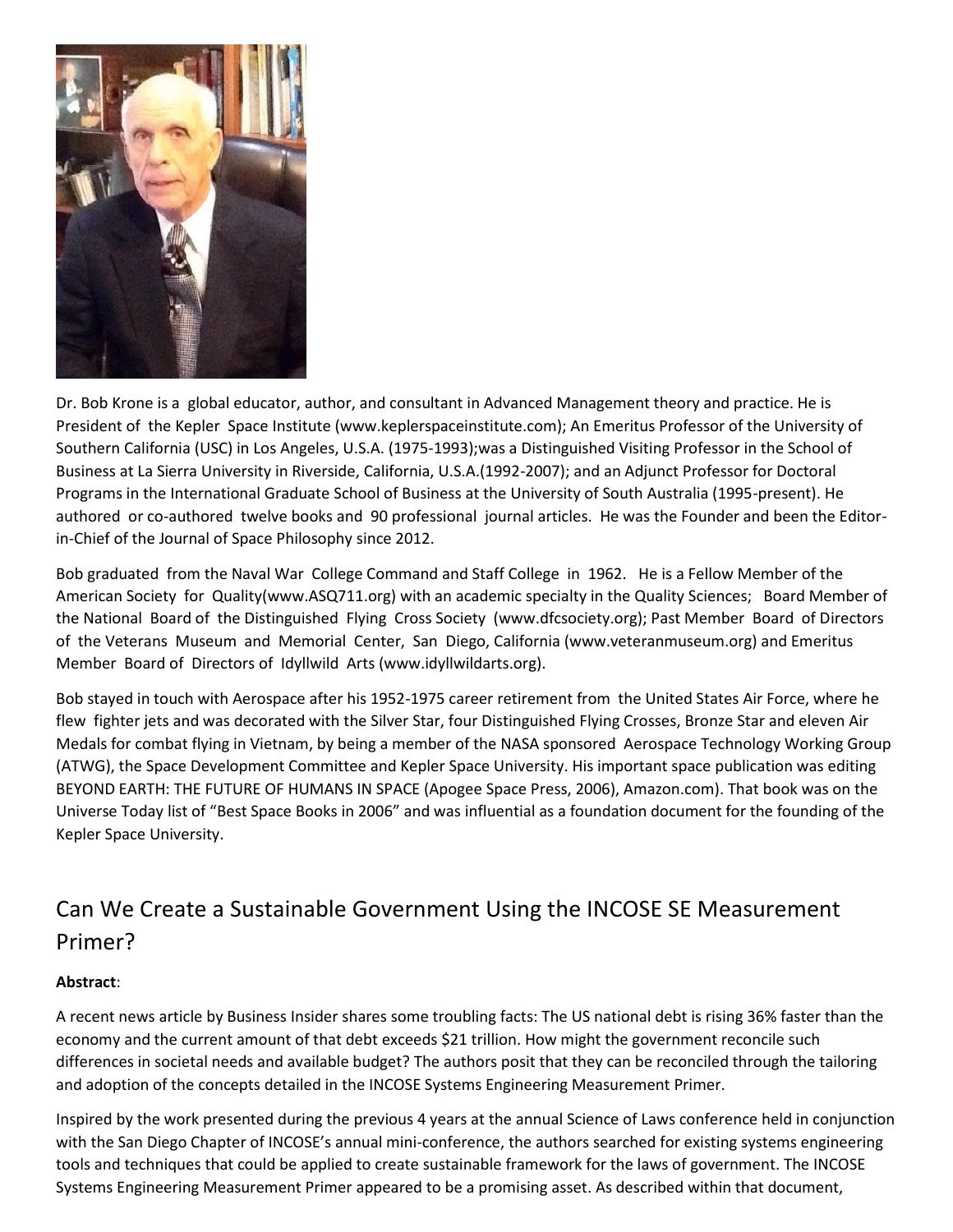measures offer the insight needed for planning, controlling, managing, and improving many aspects of projects and products including: adequacy of performance, resources and cost, growth and stability, effectiveness, and customer satisfaction.

During this presentation, the author will begin by identifying and characterizing the problem space. Next, he will compare the purpose of systems engineering measurement (as defined in the INCOSE primer) to the challenges identified within the problem space. Then, the author will walk through the concepts of the INCOSE primer and provide feedback on how those concepts might be applied to the creation and management of governmental laws. The author will conclude with his recommendations for future research and actions.

**Speaker**: John Wood, PhD (Science of Laws Institute)



John Wood, PhD has spent his career pursuing perfection in areas where less-than-perfect performance can be deadly. For more than two decades he has applied his systems engineering and project management expertise to improve performance, reduce costs, and save lives in healthcare, aviation, and defense. Now, as Chief Executive Officer of Cardinal Point Healthcare Solutions, he has institutionalized these experiences in a systematic approach that helps clients define and implement data-driven healthcare strategies.

# Working Session - Establishing an INCOSE Working Group Dedicated to the Science and Engineering of Governmental Laws

### **Abstract**:

This working session will be focused on creating a charter for the proposed INCOSE Working Group dedicated to the Science and Engineering of Governmental Laws. Key topics include, Working Group purpose, goals, scope, outcomes, approach, and measures of success.

**Speakers**: David Schrunk, MD and John Wood, PhD (Science of Laws Institute)